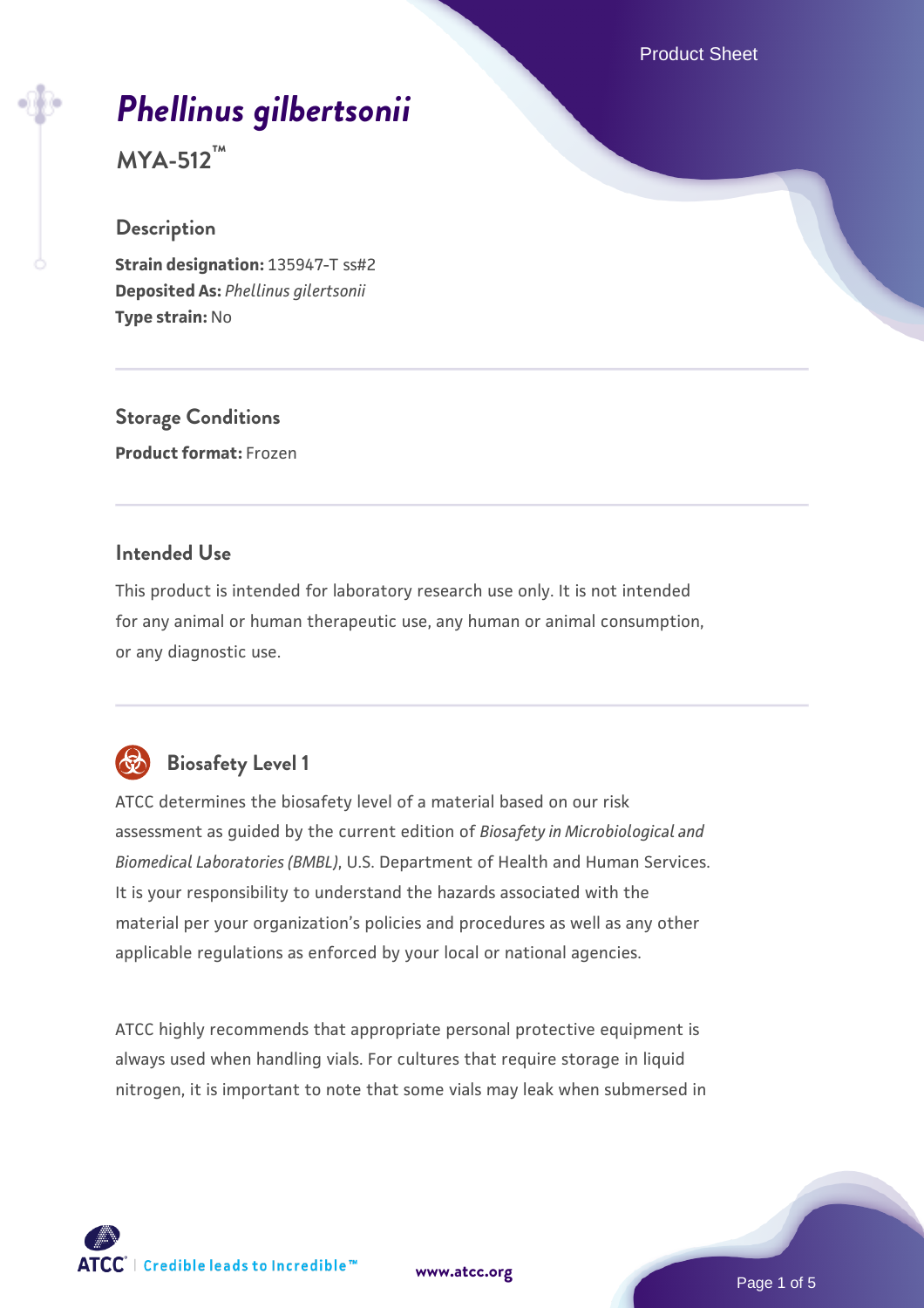liquid nitrogen and will slowly fill with liquid nitrogen. Upon thawing, the conversion of the liquid nitrogen back to its gas phase may result in the vial exploding or blowing off its cap with dangerous force creating flying debris. Unless necessary, ATCC recommends that these cultures be stored in the vapor phase of liquid nitrogen rather than submersed in liquid nitrogen.

### **Certificate of Analysis**

For batch-specific test results, refer to the applicable certificate of analysis that can be found at www.atcc.org.

### **Growth Conditions**

**Medium:**  [ATCC Medium 323: Malt agar medium](https://www.atcc.org/-/media/product-assets/documents/microbial-media-formulations/3/2/3/atcc-medium-323.pdf?rev=58d6457ee20149d7a1c844947569ef92) **Temperature:** 20°C

### **Material Citation**

If use of this material results in a scientific publication, please cite the material in the following manner: *Phellinus gilbertsonii* (ATCC MYA-512)

### **References**

References and other information relating to this material are available at www.atcc.org.

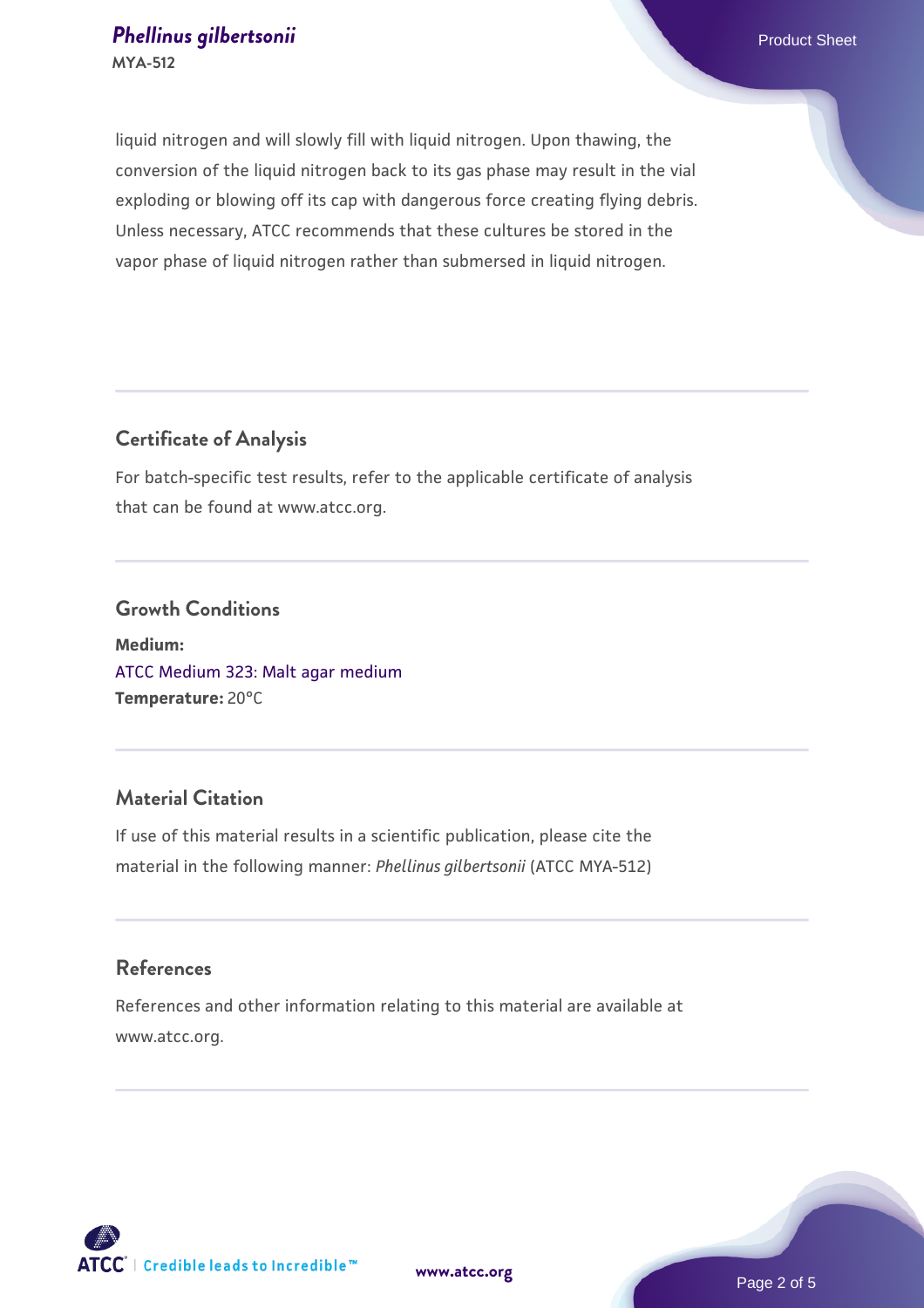## **[Phellinus gilbertsonii](https://www.atcc.org/products/mya-512)** Phellinus gilbertsonii eta alternativa eta alternativa eta alternativa eta eta alternativa eta alternativa eta alternativa eta alternativa eta alternativa eta alternativa eta alternativa eta altern

**MYA-512**

#### **Warranty**

The product is provided 'AS IS' and the viability of ATCC® products is warranted for 30 days from the date of shipment, provided that the customer has stored and handled the product according to the information included on the product information sheet, website, and Certificate of Analysis. For living cultures, ATCC lists the media formulation and reagents that have been found to be effective for the product. While other unspecified media and reagents may also produce satisfactory results, a change in the ATCC and/or depositor-recommended protocols may affect the recovery, growth, and/or function of the product. If an alternative medium formulation or reagent is used, the ATCC warranty for viability is no longer valid. Except as expressly set forth herein, no other warranties of any kind are provided, express or implied, including, but not limited to, any implied warranties of merchantability, fitness for a particular purpose, manufacture according to cGMP standards, typicality, safety, accuracy, and/or noninfringement.

### **Disclaimers**

This product is intended for laboratory research use only. It is not intended for any animal or human therapeutic use, any human or animal consumption, or any diagnostic use. Any proposed commercial use is prohibited without a license from ATCC.

While ATCC uses reasonable efforts to include accurate and up-to-date information on this product sheet, ATCC makes no warranties or representations as to its accuracy. Citations from scientific literature and patents are provided for informational purposes only. ATCC does not warrant that such information has been confirmed to be accurate or complete and the customer bears the sole responsibility of confirming the accuracy and completeness of any such information.

This product is sent on the condition that the customer is responsible for and assumes all risk and responsibility in connection with the receipt, handling,



**[www.atcc.org](http://www.atcc.org)**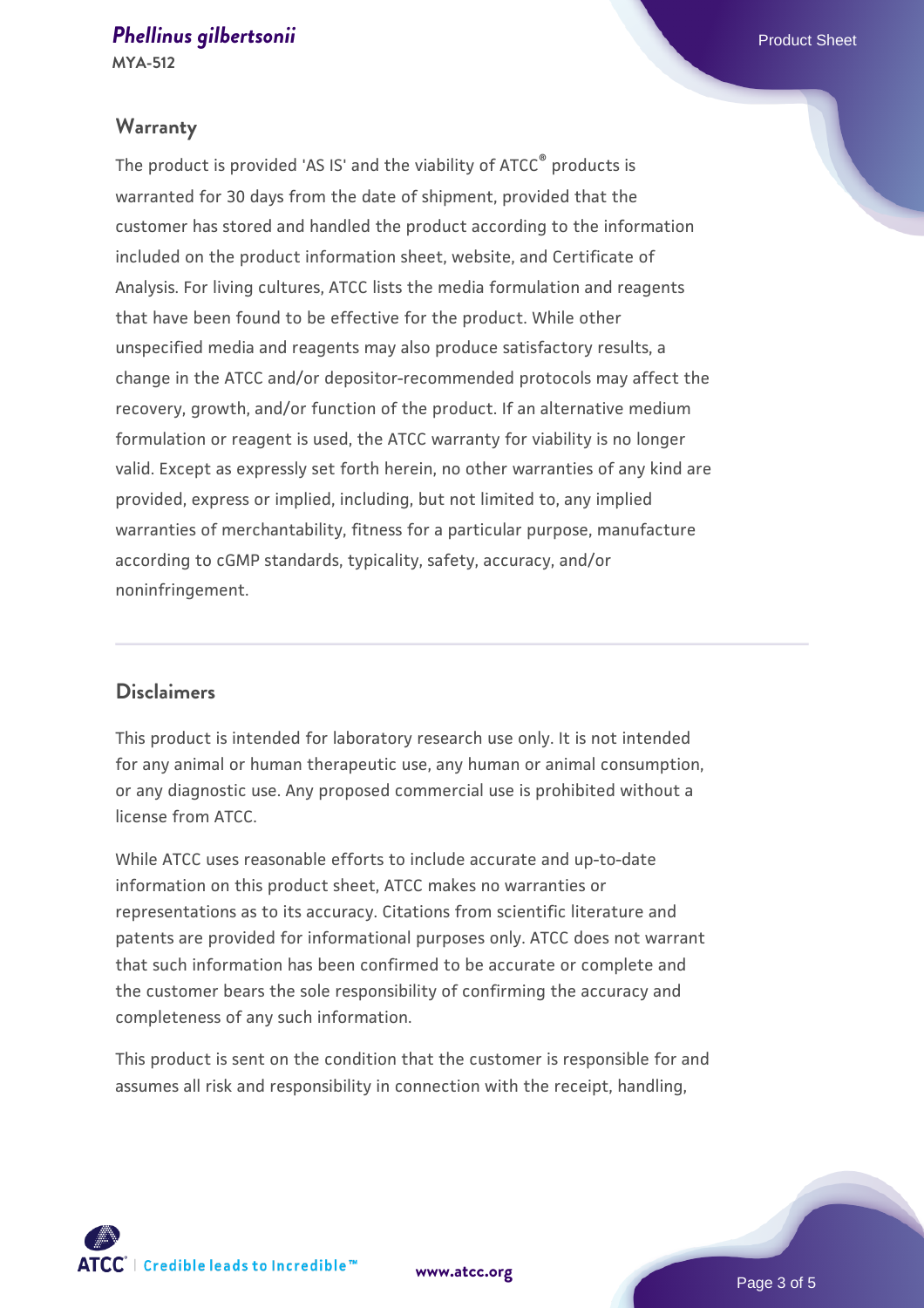storage, disposal, and use of the ATCC product including without limitation taking all appropriate safety and handling precautions to minimize health or environmental risk. As a condition of receiving the material, the customer agrees that any activity undertaken with the ATCC product and any progeny or modifications will be conducted in compliance with all applicable laws, regulations, and guidelines. This product is provided 'AS IS' with no representations or warranties whatsoever except as expressly set forth herein and in no event shall ATCC, its parents, subsidiaries, directors, officers, agents, employees, assigns, successors, and affiliates be liable for indirect, special, incidental, or consequential damages of any kind in connection with or arising out of the customer's use of the product. While reasonable effort is made to ensure authenticity and reliability of materials on deposit, ATCC is not liable for damages arising from the misidentification or misrepresentation of such materials.

Please see the material transfer agreement (MTA) for further details regarding the use of this product. The MTA is available at www.atcc.org.

### **Copyright and Trademark Information**

© ATCC 2021. All rights reserved.

ATCC is a registered trademark of the American Type Culture Collection.

### **Revision**

This information on this document was last updated on 2021-05-20

### **Contact Information**

ATCC 10801 University Boulevard Manassas, VA 20110-2209 USA





Page 4 of 5